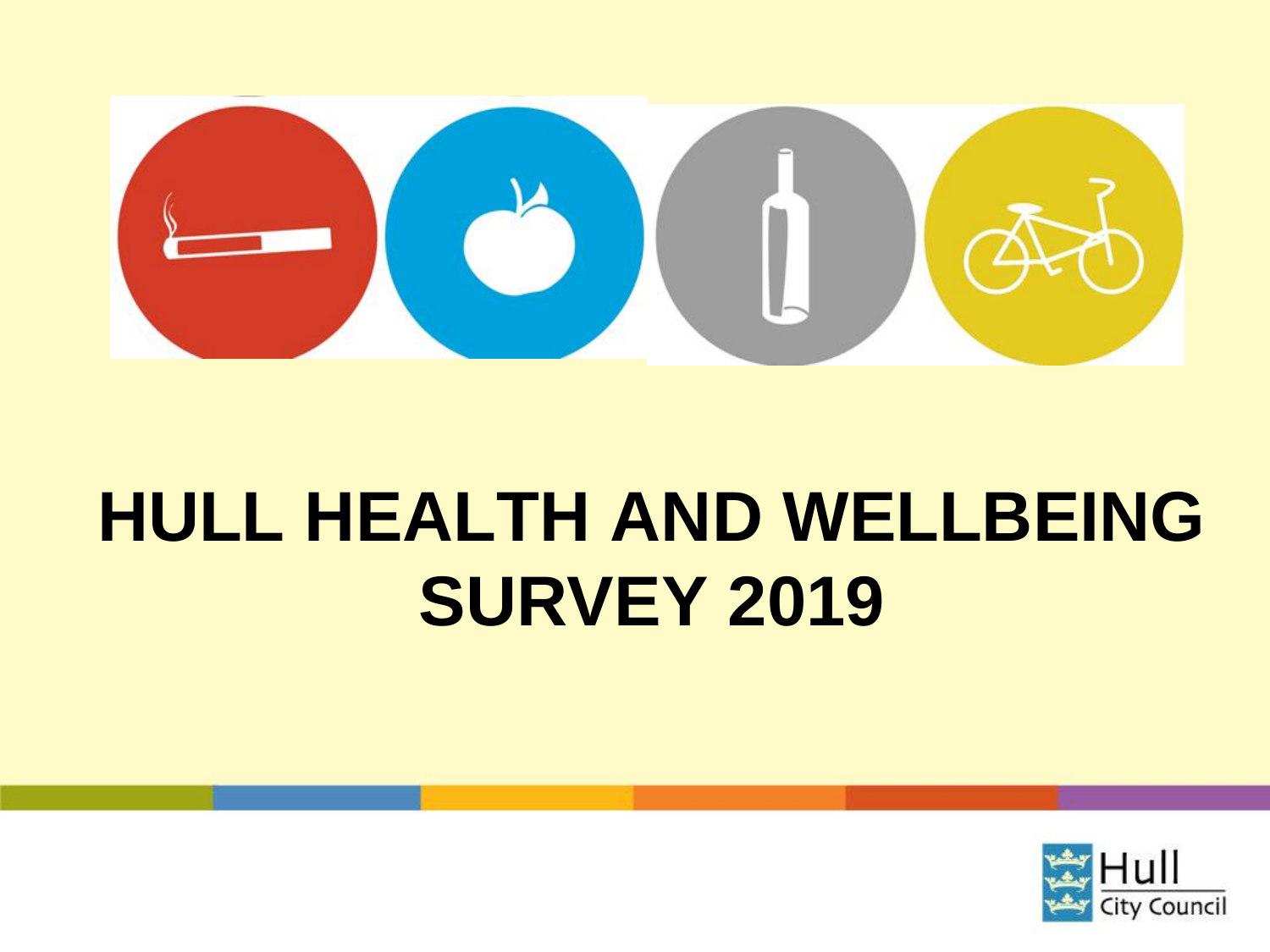### **Background**

- Overall, 4,137 adults participated in the survey between March and June 2019 (equates to around 2% of Hull adult residents)
- Fieldwork undertaken by Information by Design
- Quota sampling used (a 'target' number to survey by gender, age group and ward)
- 'Knock and drop' approach (interviewer calls at residents own homes and sought agreement then collected the completed form at an agreed later date). 76% of surveys distributed were answered

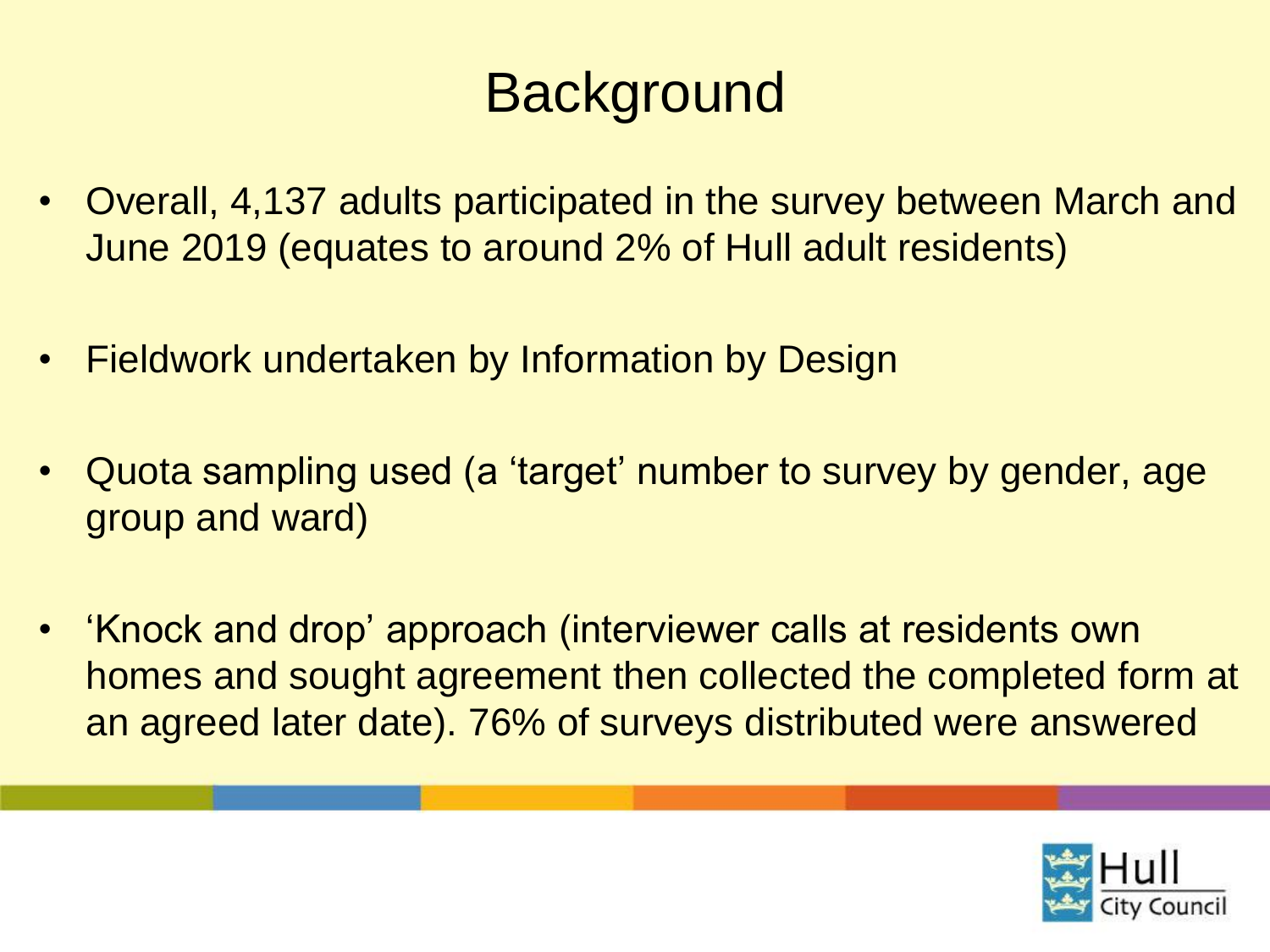### Background (contd.)

- Public Health team have conducted similar surveys of the adult population in Hull since 2003
- Last Adult survey in 2014
- Findings are integrated into Joint Strategic Needs Assessment (JSNA)

| HEALTH                                                                                                                                                                                                                |  |
|-----------------------------------------------------------------------------------------------------------------------------------------------------------------------------------------------------------------------|--|
| and                                                                                                                                                                                                                   |  |
| WELLBEING<br>in Hull 2019                                                                                                                                                                                             |  |
| We are asking people in the whole of Hull to give<br>us a picture of their health and wellbeing.                                                                                                                      |  |
| This will help us to plan local services which meet your needs.                                                                                                                                                       |  |
| Tell us about you!                                                                                                                                                                                                    |  |
| . Everything you tell us will be treated in the strictest confidence.<br>. We will not pass your details on to anyone else.                                                                                           |  |
| . We will write a report after analysing the survey results. It will not be possible to identify<br>anyone in the report.                                                                                             |  |
| . No-one will even know you took part in the survey. The answers in the report will be<br>anonymous.                                                                                                                  |  |
| . Please follow the instructions for each question carefully. Some of them ask you to tick<br>one box, and some more than one box. In a few places you are asked to write a number or<br>provide further information. |  |
| . Please return your completed questionnaire to the person who called at your door. They<br>are from a company called Information by Design and they are collecting the information for<br>us.                        |  |
| . If you have any questions please telephone information by Design on either 0800 6440245                                                                                                                             |  |

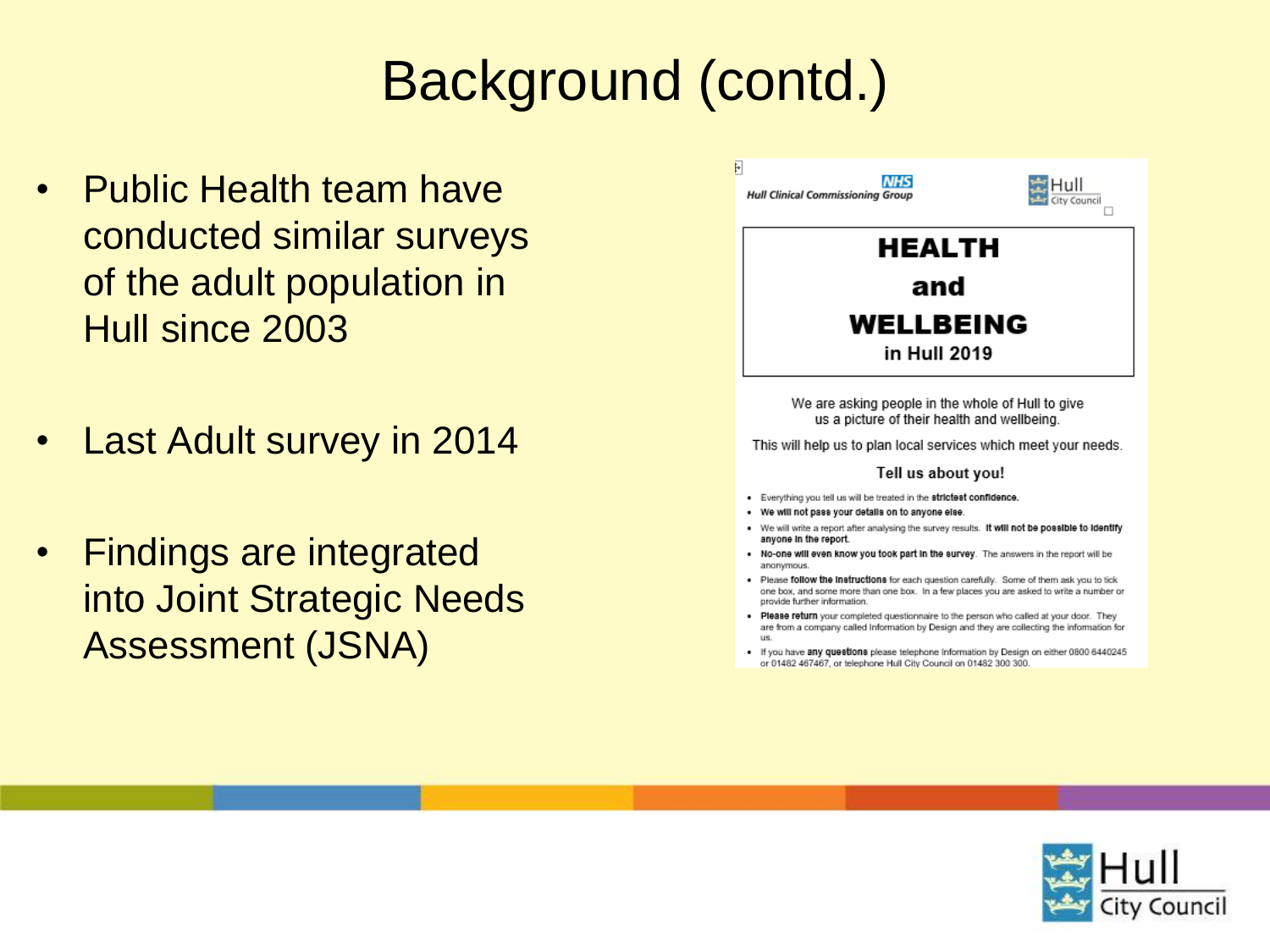### **Purpose**

More granular, local information to inform the Joint Strategic Needs Assessment





Inform H&WBB Strategy (refresh) & H&WBB priorities

Inform commissioning, strategies and bids across Council & partners

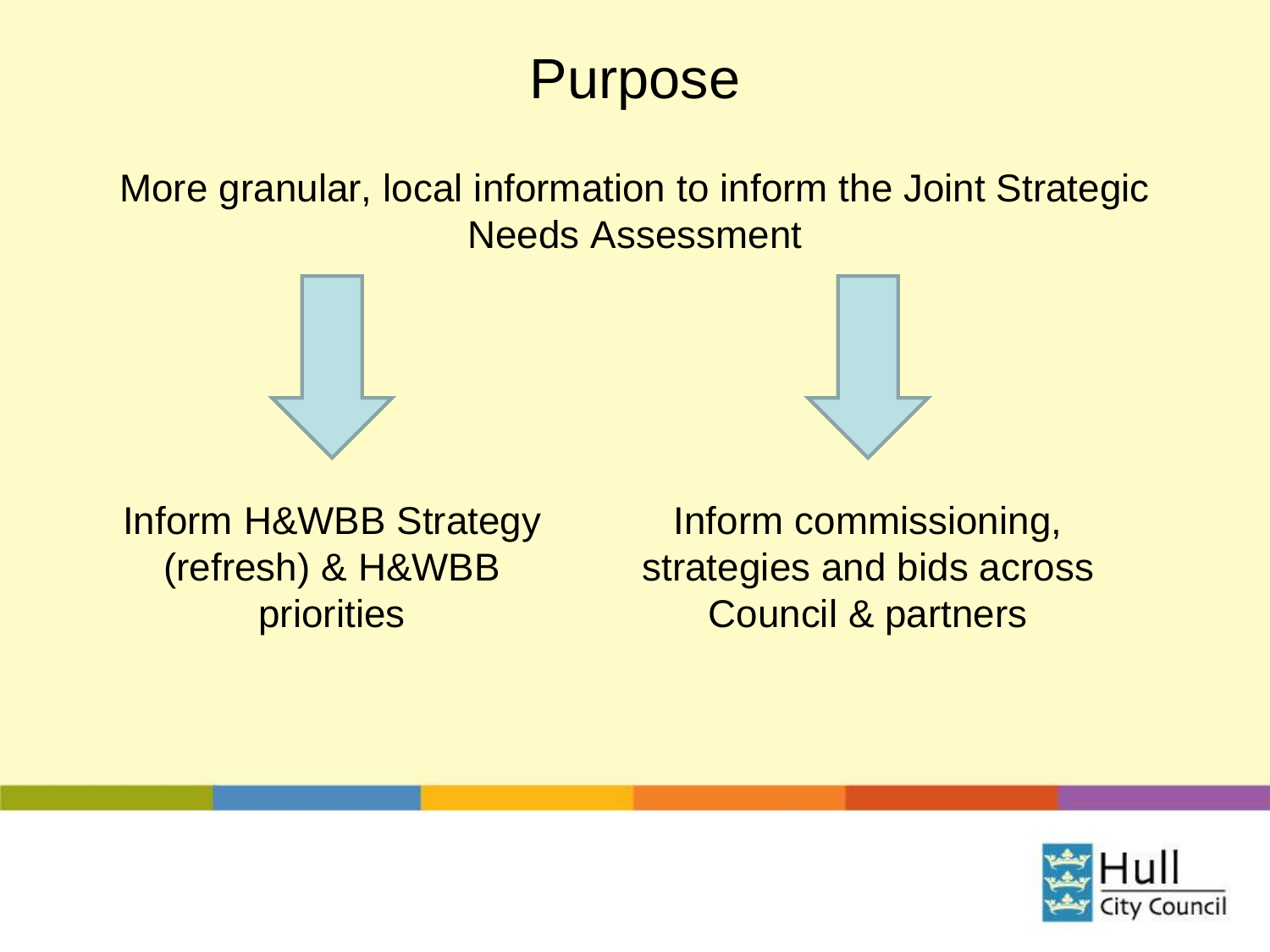# Survey Content

- General Physical Health
- Mental Wellbeing
- Social Isolation
- Diet, Physical Activity & **Weight**
- Smoking & E-Cigarettes
- Alcohol
- Financial Resilience
- Problem Gambling
- Social Capital
- **Caring**
- Mental Wellbeing

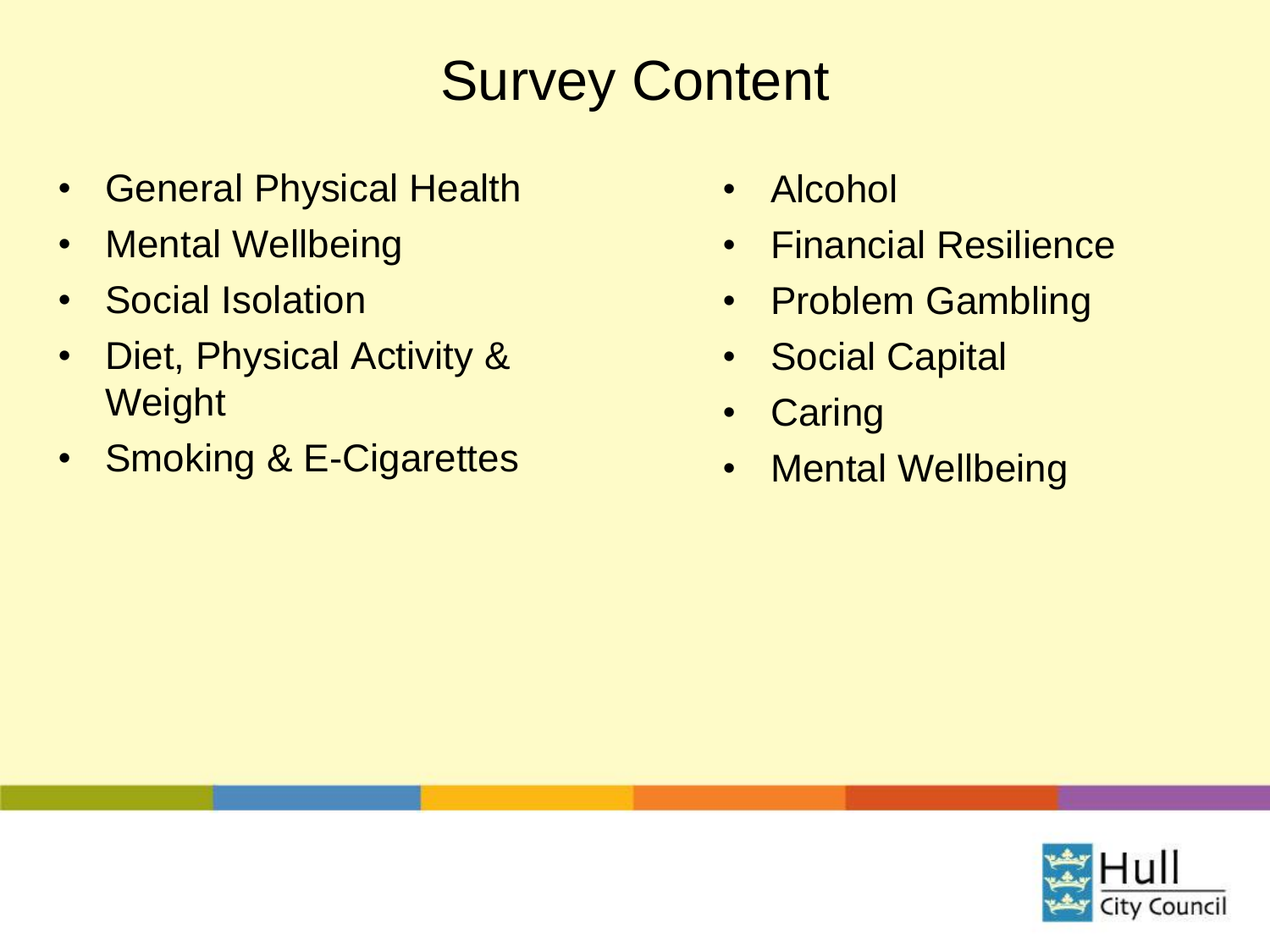### Survey Variables

- **Gender**
- Age Band
- Geography (Ward, Area Committee)
- Deprivation (IMD2019 local 'fifths' or 'quintiles'
- Household composition
- Employment status
- *..so a lot of data for us to process*

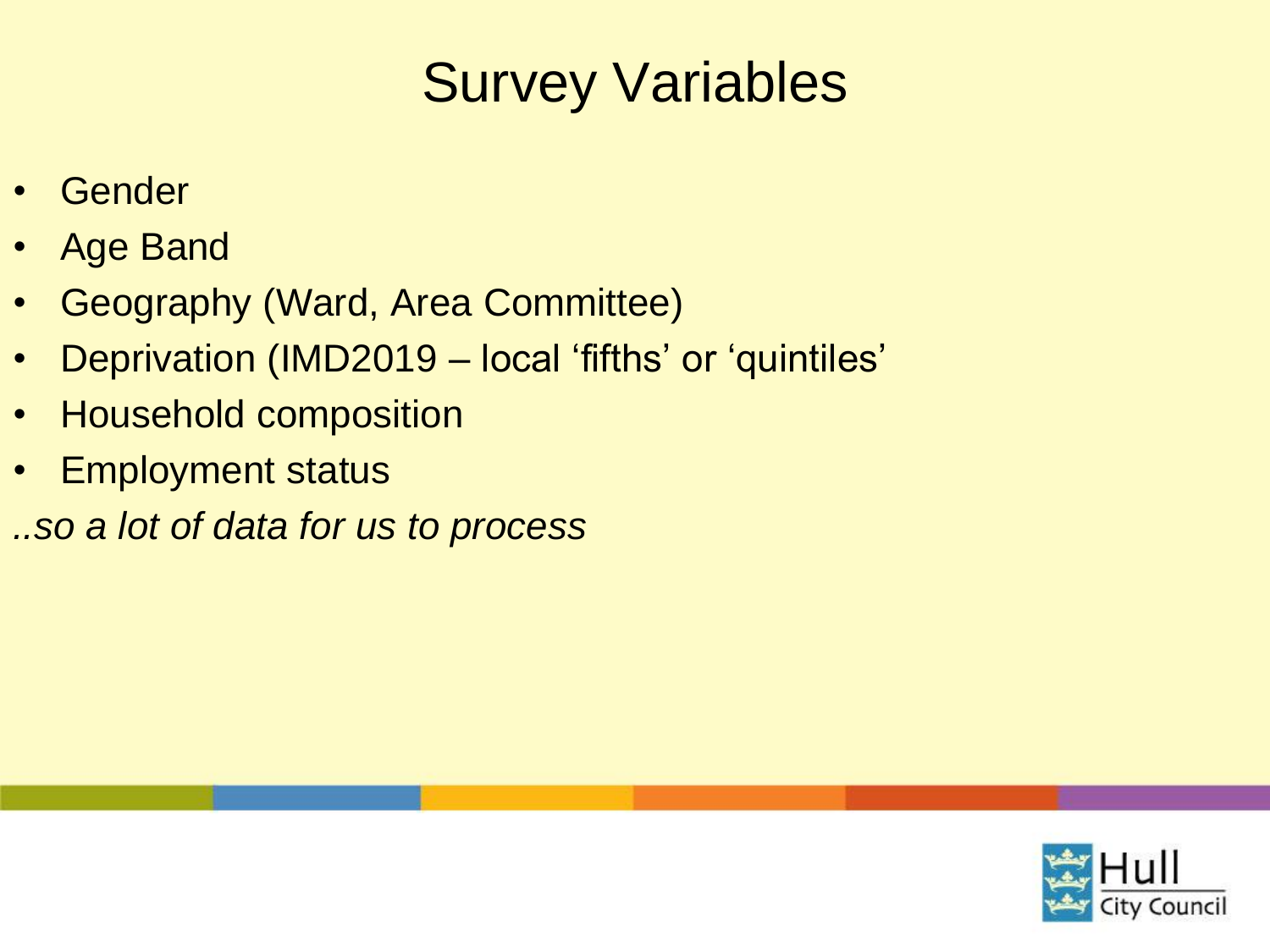### Key Messages - General Physical Health

- Most people reported their usual health as 'good' (34%) or 'very good' (27%)
- Proportion reporting their usual health as 'excellent' or 'very good' declining (from 43% in 2007 to 36% in 2019)
- People living alone aged under 65 reported higher levels of poor/fair health (39%)
- 3 in 10 people reported that they had a limiting long-term illness or disability (similar proportion to previous surveys)

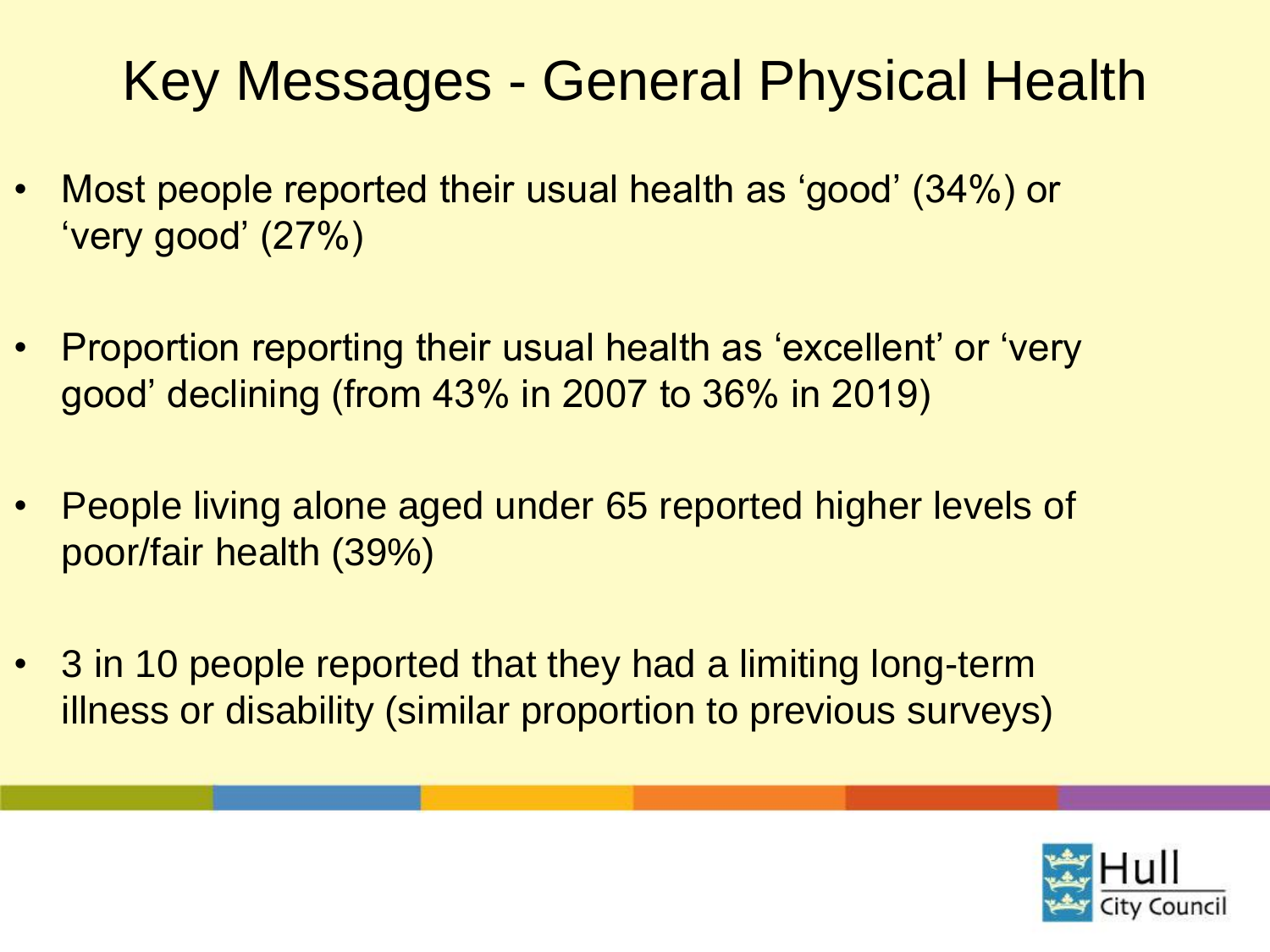### Key Messages - Smoking

- One quarter (24.9%) of people reported that they smoked
- This has reduced since 2014 survey (31.7%) but remains much higher than England (14%). Smoking in least deprived fifth better than national average
- Smoking prevalence remains strongly associated with deprivation
- Smoking prevalence decreased for each deprivation fifth in 2019, with the largest decrease in the most deprived fifth of areas and the smallest in the least deprived fifth of areas.

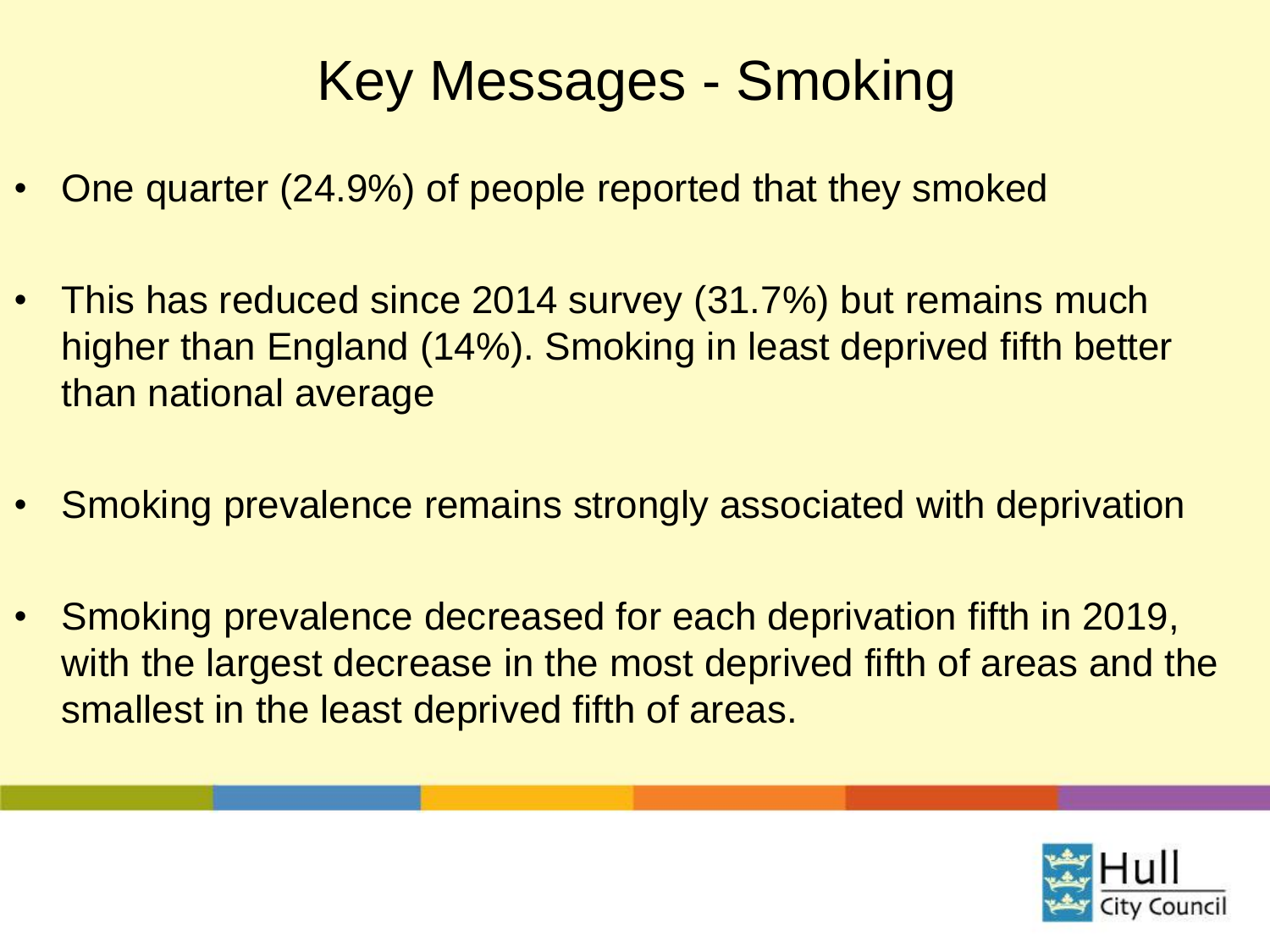### Smoking Prevalence – Differences by deprivation



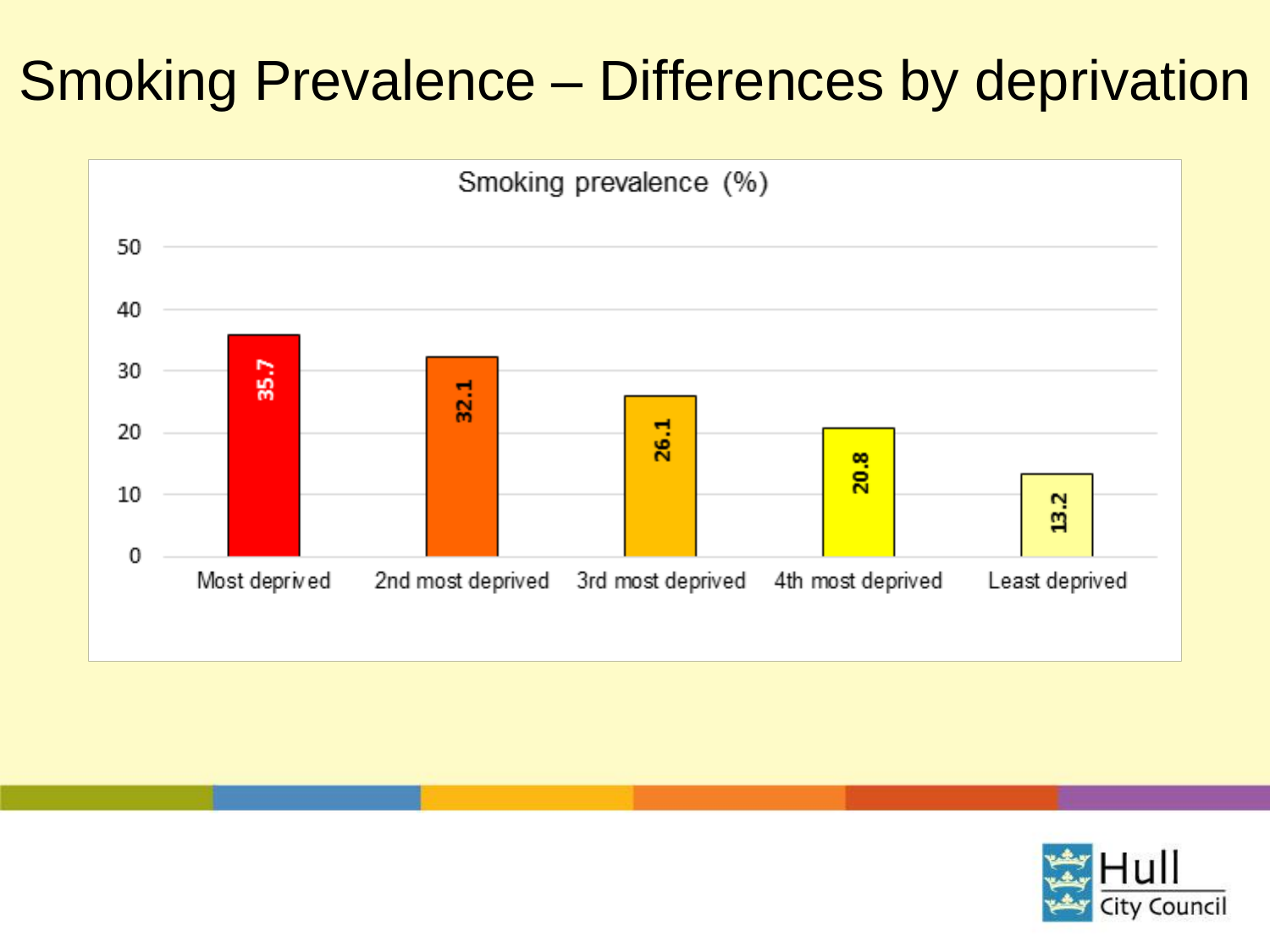### Smoking prevalence trend improved



Improvements seen across the city, with most deprived parts of the city showing biggest reduction since 2014

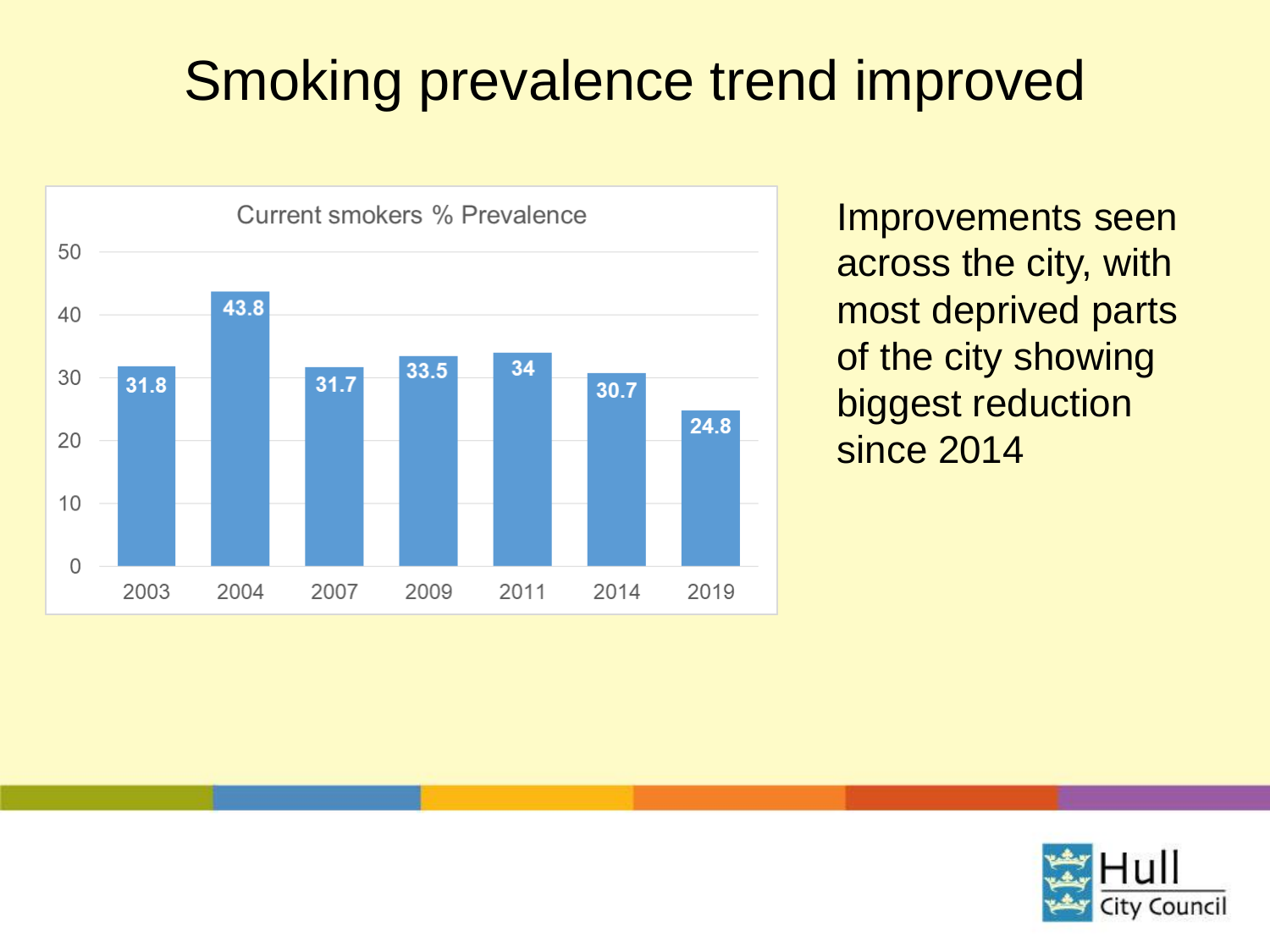### Key Messages – E-Cigs

- Around one in eight (13.4%) of respondents used e-cigarettes, with prevalence highest among those aged 25-34 and 45-54 years
- The use of e-cigarettes has increased in Hull by almost two thirds since 2014, with vaping prevalence increasing from 8.4% in 2014 to 13.4% in 2019
- People living in the two most deprived fifths of areas of Hull were around 50% more likely to vape than those living in the least deprived fifth of areas

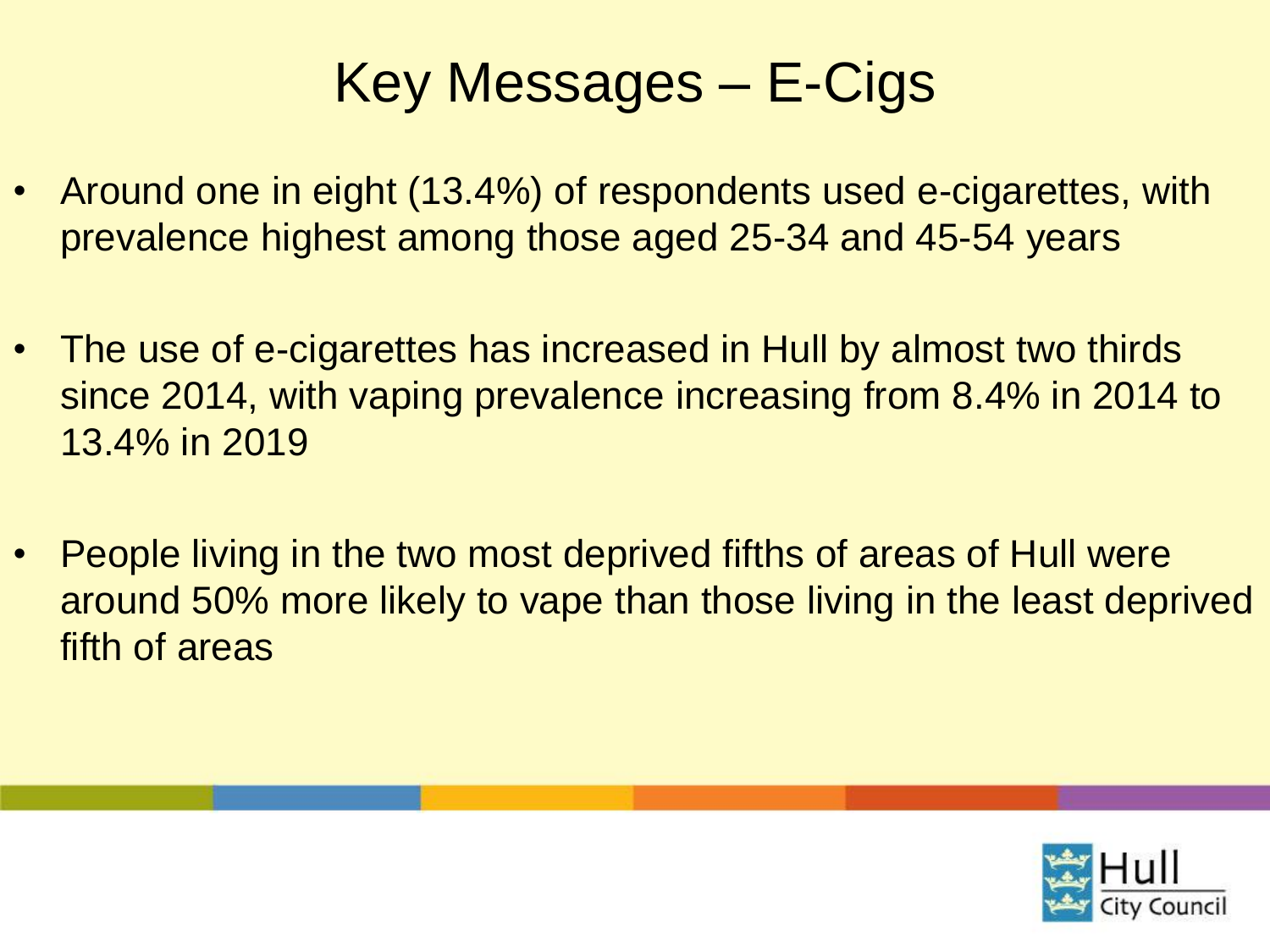### Key Messages - Alcohol

- 1 in 5 respondents never drink alcohol
- Almost three in ten men and one in eight women had consumed excessive alcohol units (either weekly units or binge drinking) in the previous week
- 3 in 10 respondents reported harmful drinking behaviours (either 14+ units per week / weekly binge drinking / FAST score of 3+)
- Complex results for alcohol with different drinking behaviours being reported across different segments of the population

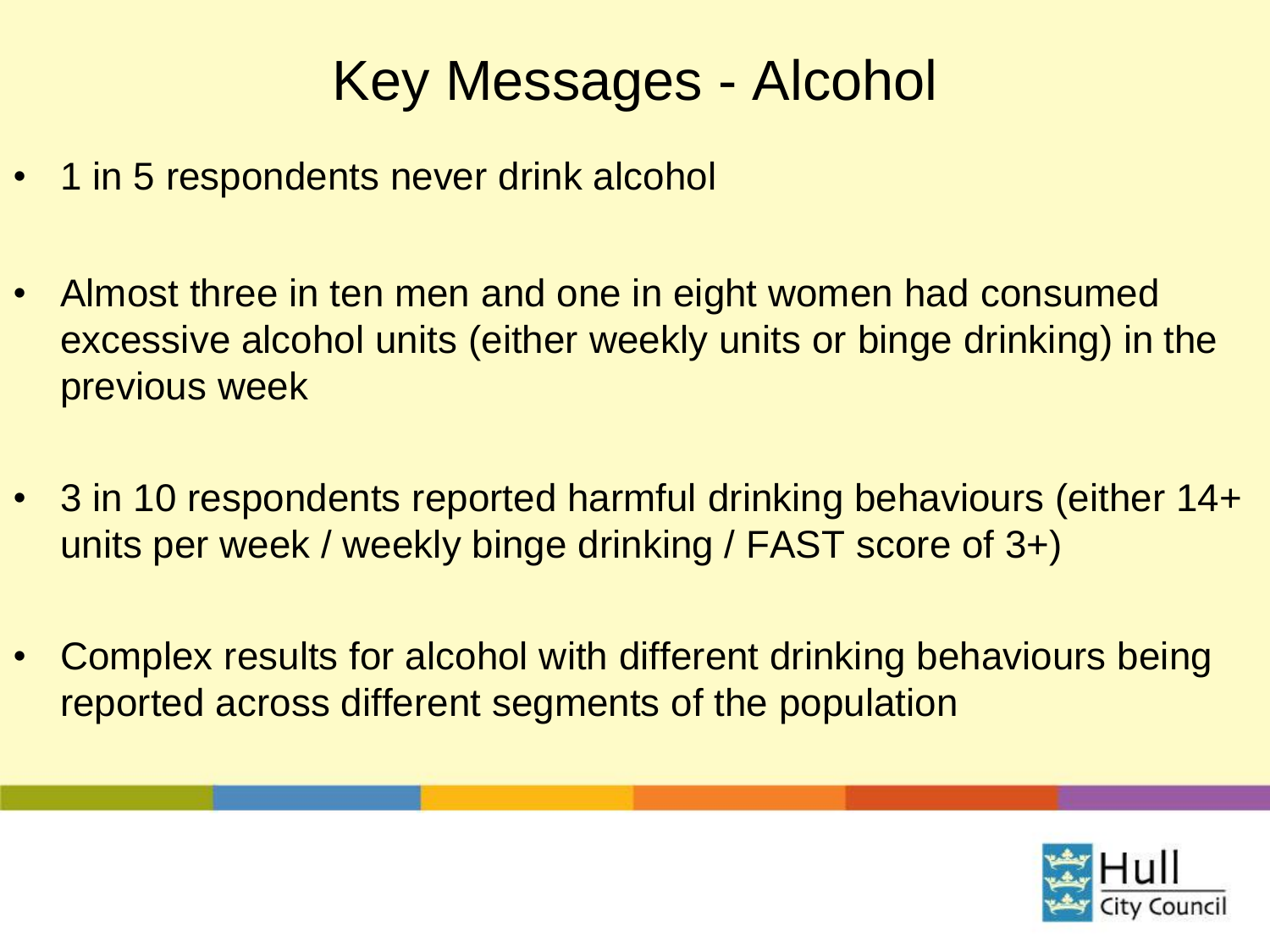# Harmful drinking\* & deprivation



- Harmful drinking behaviour has a 'reverse deprivation gradient'
- This was most prevalent amongst under 25s (36%)

\* either 14+ units per week / weekly binge drinking / FAST score of 3+

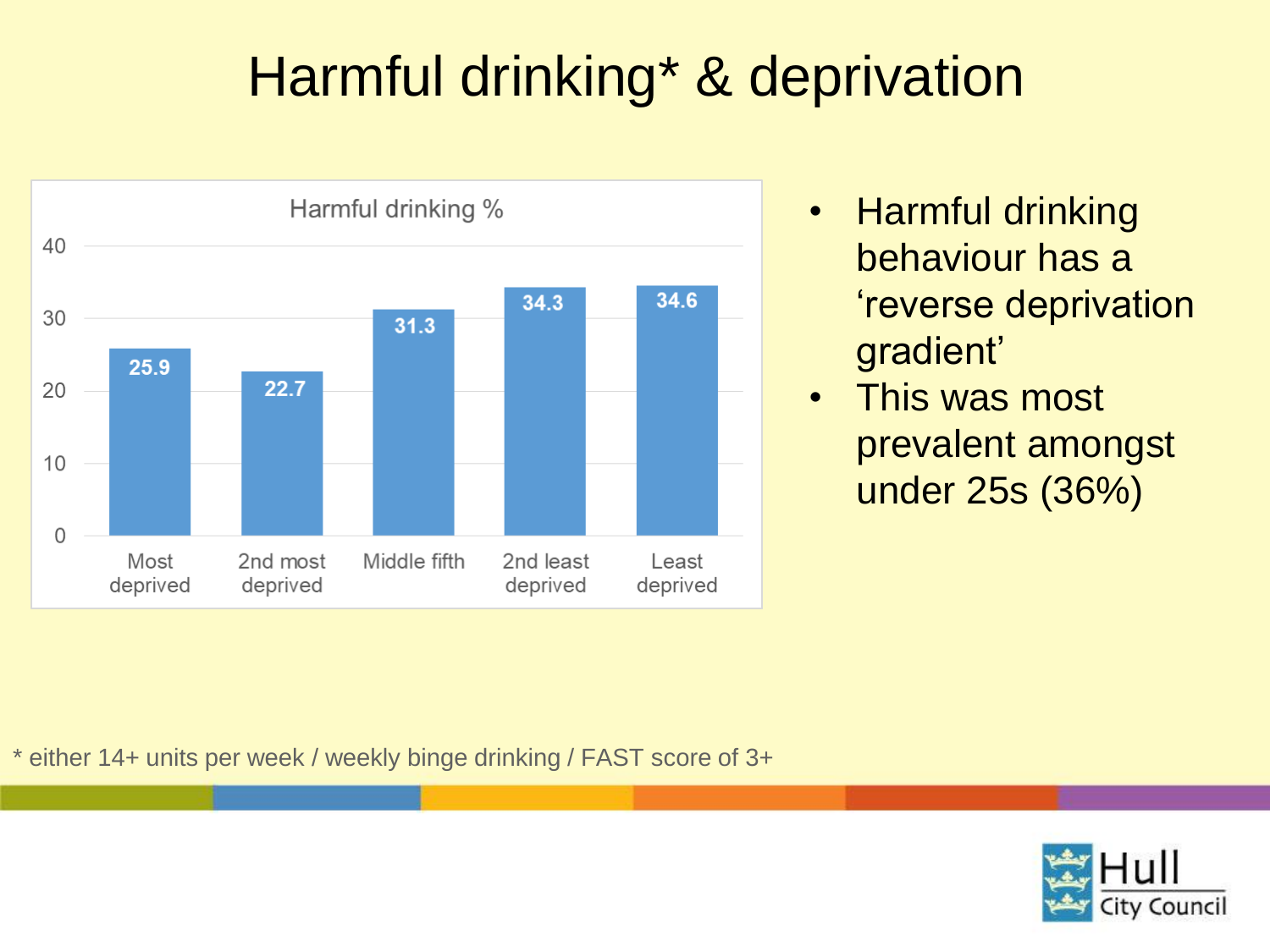### Key Messages - Diet, Physical Activity & Weight

- Rates of excess weight have increased in Hull
- Levels of inactivity & 5-a-day consumption remained relatively similar to previous years
- Activity levels much lower than England (22% inactive in England v 44% in Hull)
- 5-a-day consumption lower than England (29% in England v 21% in Hull)
- Excess weight higher in Hull than England (62% in England v 70% in Hull)

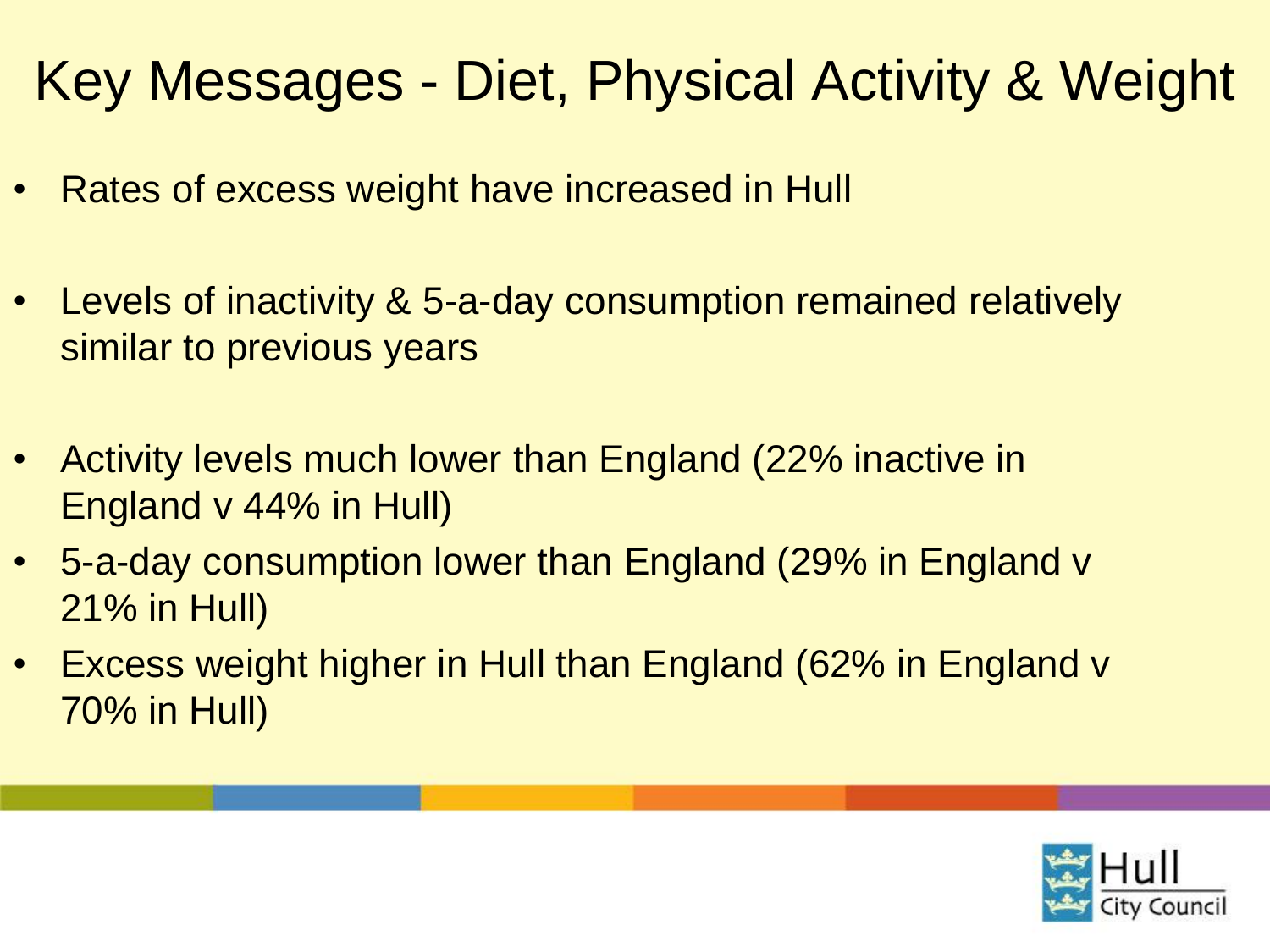# Key Messages – Mental Wellbeing



- Higher prevalence of poor mental wellbeing than nationally
- Limited trend data but this suggests small increase in prevalence since 2014

More prevalent among under 25s, more deprived areas, those unemployed or not working due to long-term illness or disability (which may be mental health related)

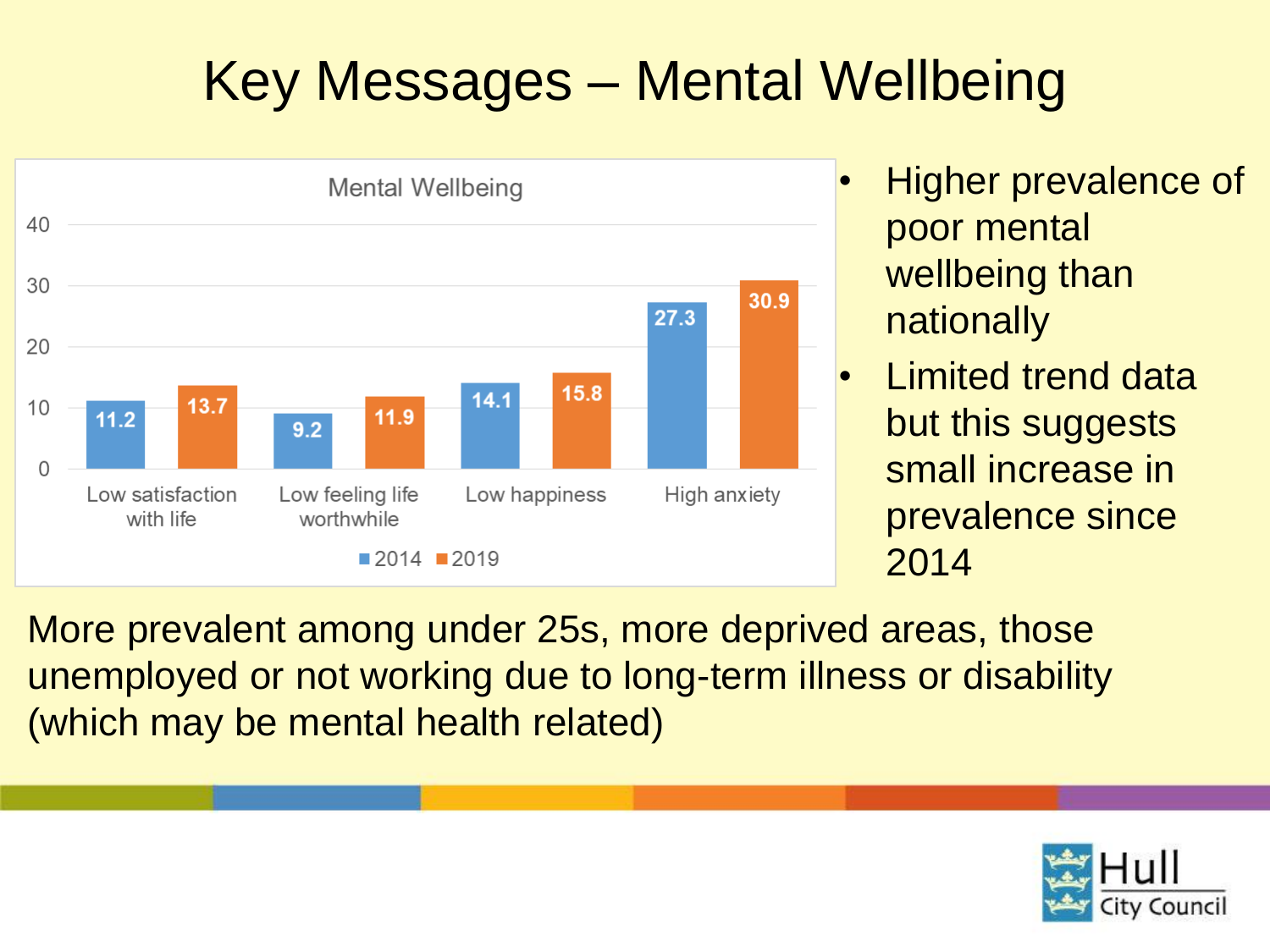# Key Messages – Social Isolation





- 10.5% of respondents felt lonely or isolated all or most of the time
- Most common amongst the youngest age group (under 25s)
- People aged 65+ were least likely to say they felt lonely or isolated

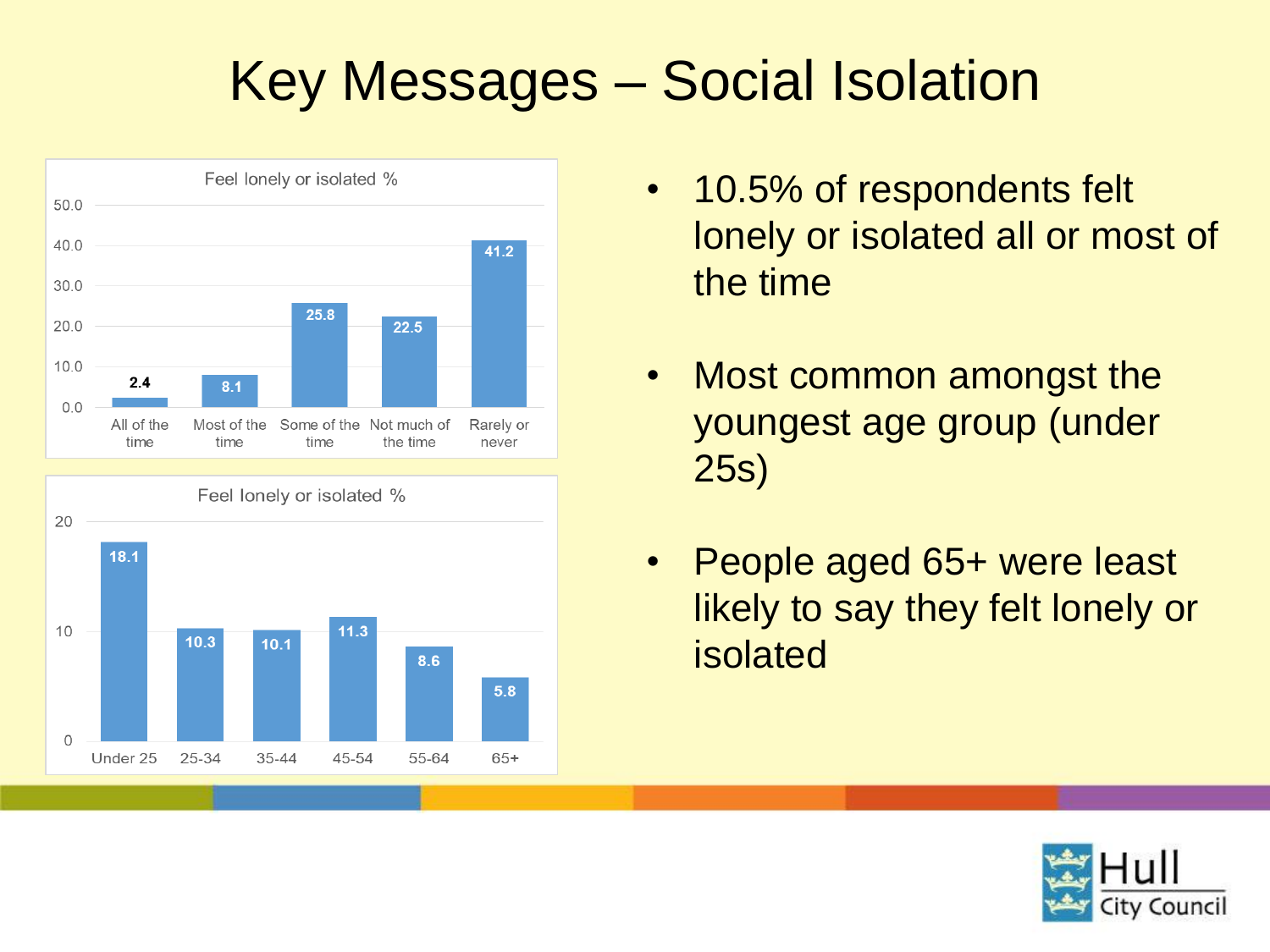### Key Messages – Social Cohesion

- 55% respondents felt neighbours look out for each other
- 8% of respondents volunteer at least once a week, more frequent amongst younger and older age groups
- Just under 40% of respondents trusted most/many people in their neighbourhood
- Most people agreed that people from different backgrounds tend to get on well together in their local area (54%)
- 27% people very satisfied with their local area, 46% fairly satisfied

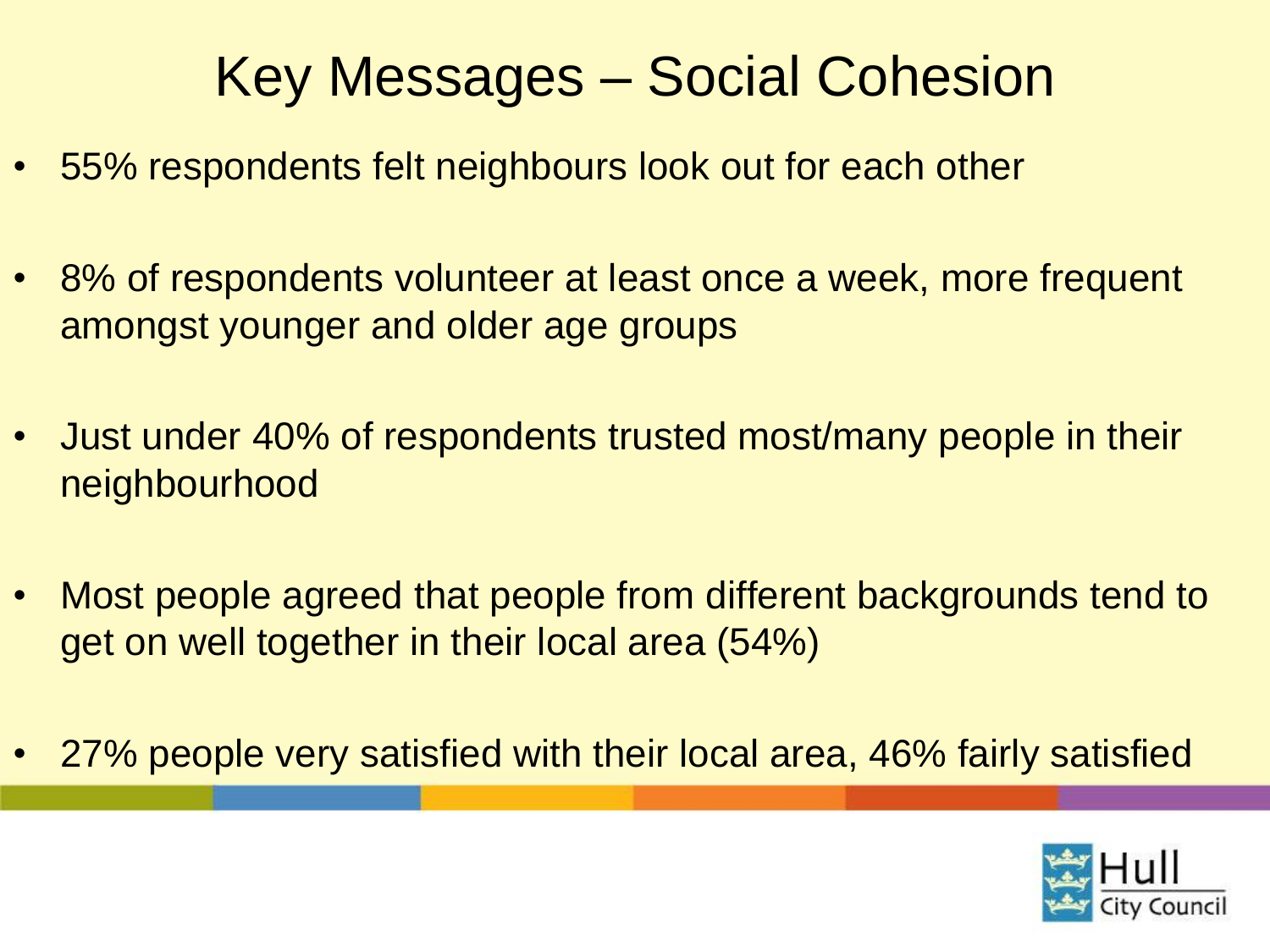# Key Messages – Social Cohesion Trend



30% point reduction in the proportion of respondents who trust most / many in their neighbourhood over the past decade

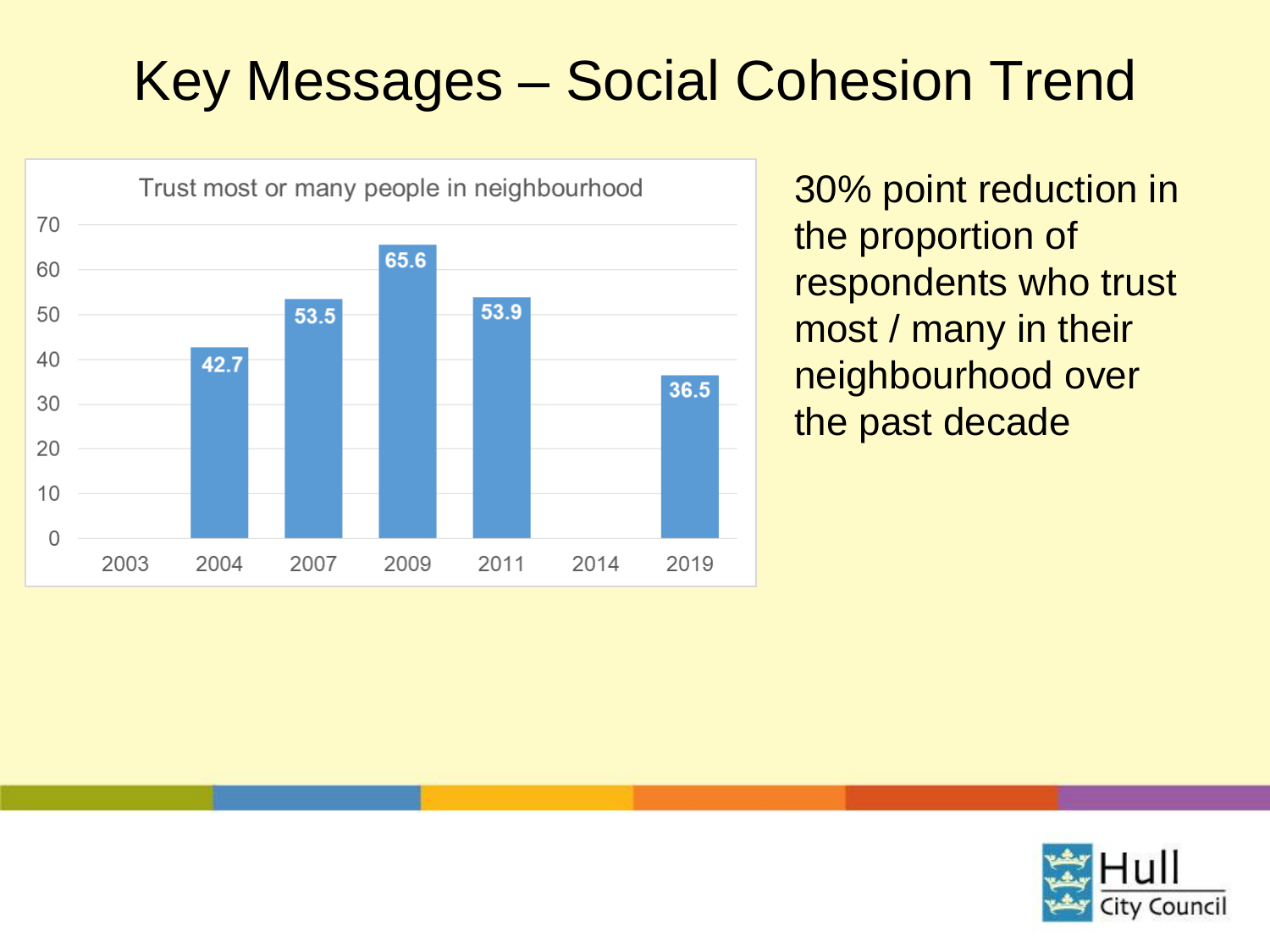# Key Messages – Social Cohesion & Deprivation



Noticeable deprivation (IMD2019) gradient in the proportion of respondents who feel that people from different backgrounds get on well with each other in local area:

ranging from 43% (most deprived) to 65% (least deprived)

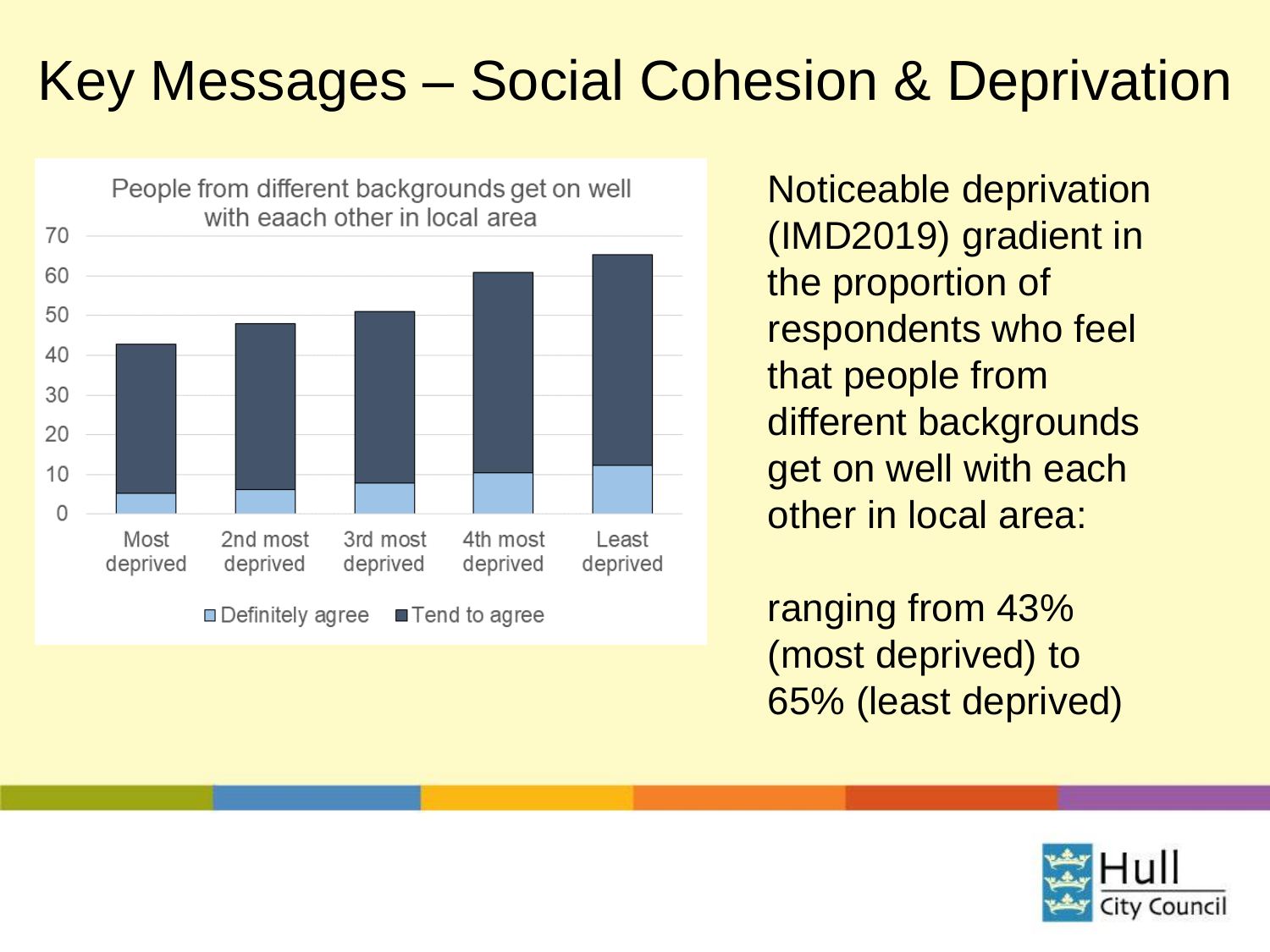### Key Messages – Local Environment





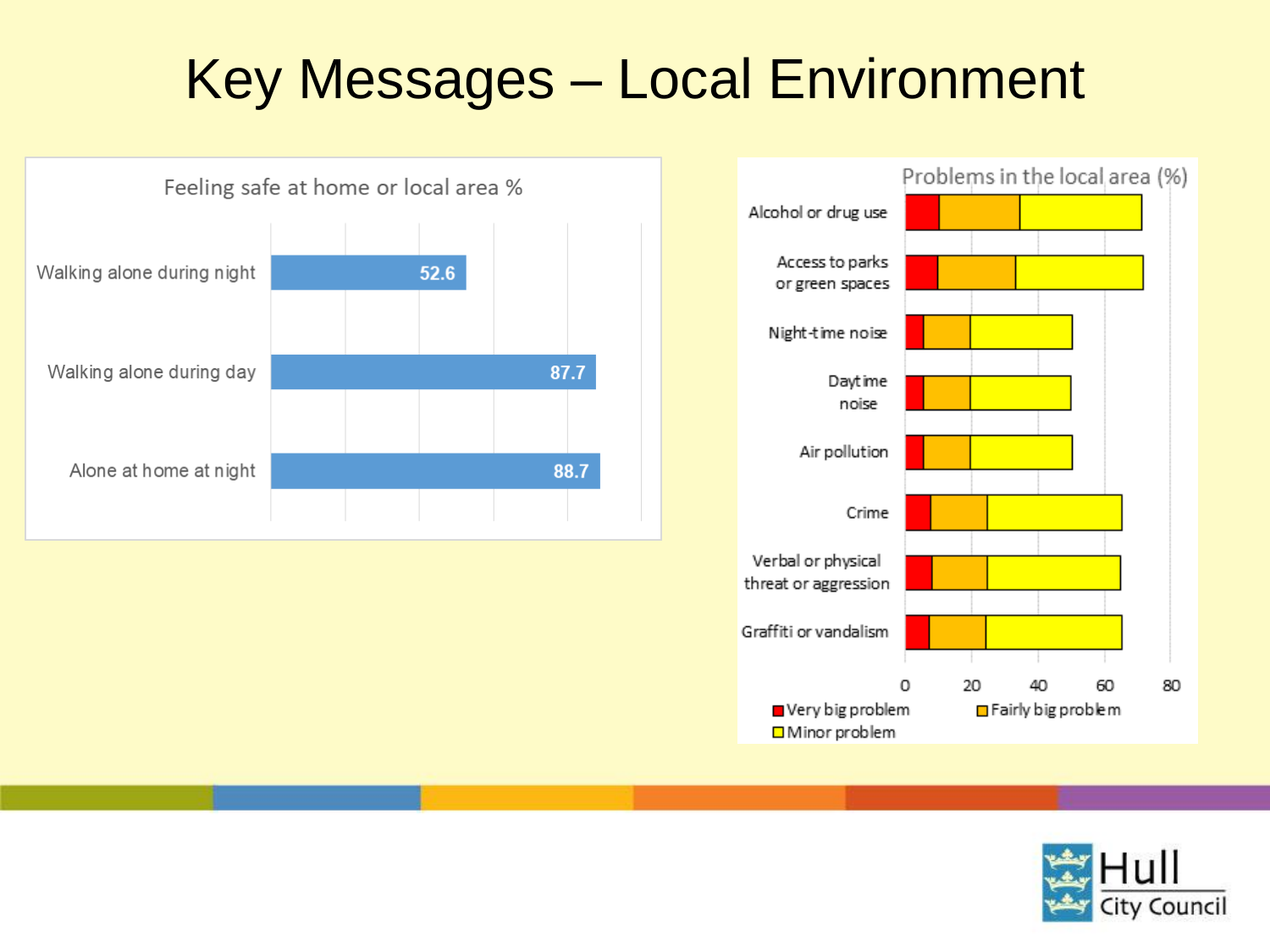### Key Messages – Carers

- Almost 1 in 5 respondents responsible for the long-term care of another person
- More likely amongst: women; people aged 45-64 years; living in most deprived areas; lone parent with 3+ children
- 8% are providing care for 20+ hours per week, including 6% doing so for 35+ hours per week

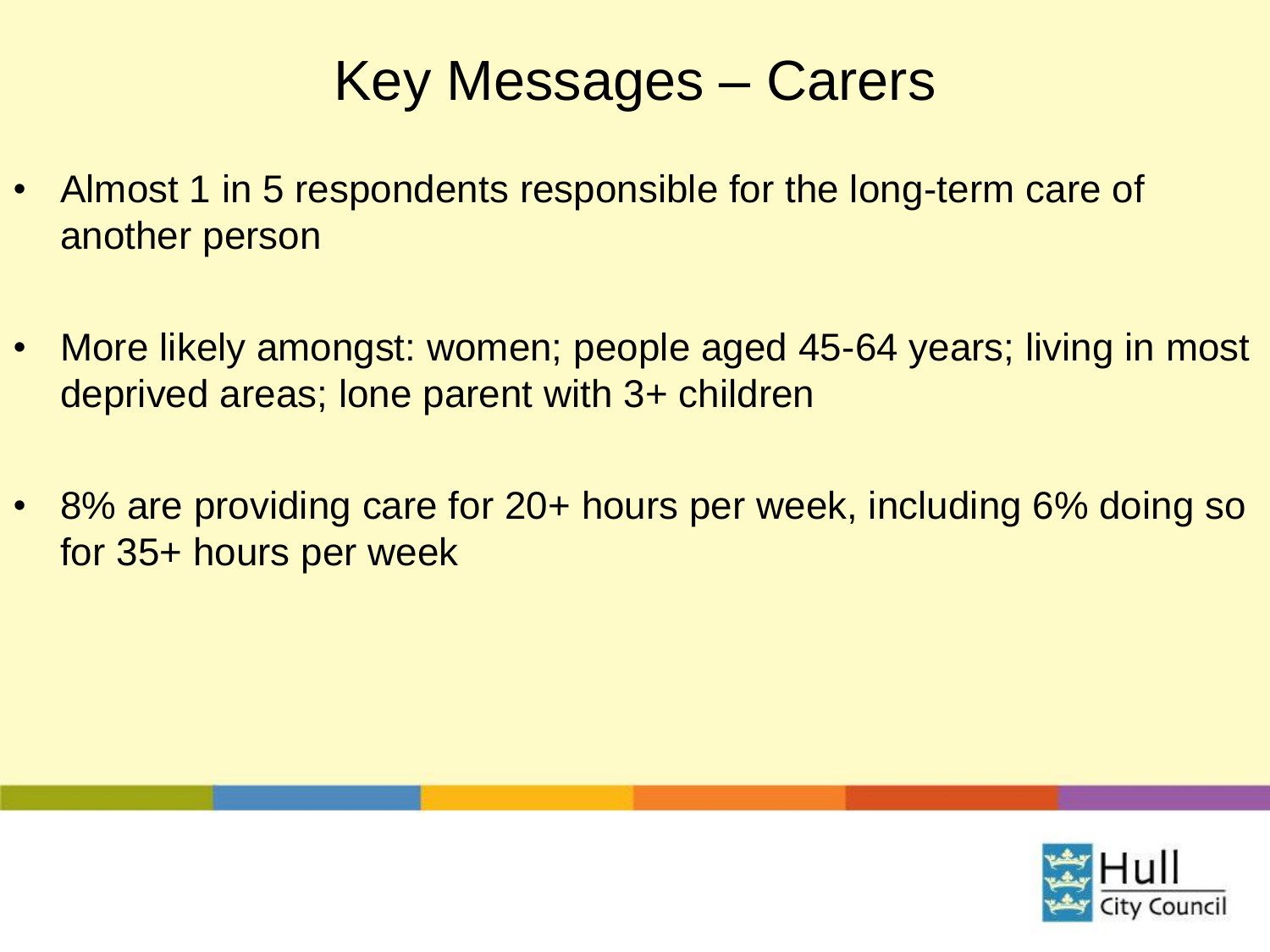### Key Messages – Financial Concerns

- 8.7% worried at least once a week about not having enough food due to lack of money or other resources
- Overall, 10.4% at least once a week about paying their rent or mortgage and other essential bills like utilities
- More common amongst those of working age but not in work, lone parents and amongst the more deprived areas of Hull

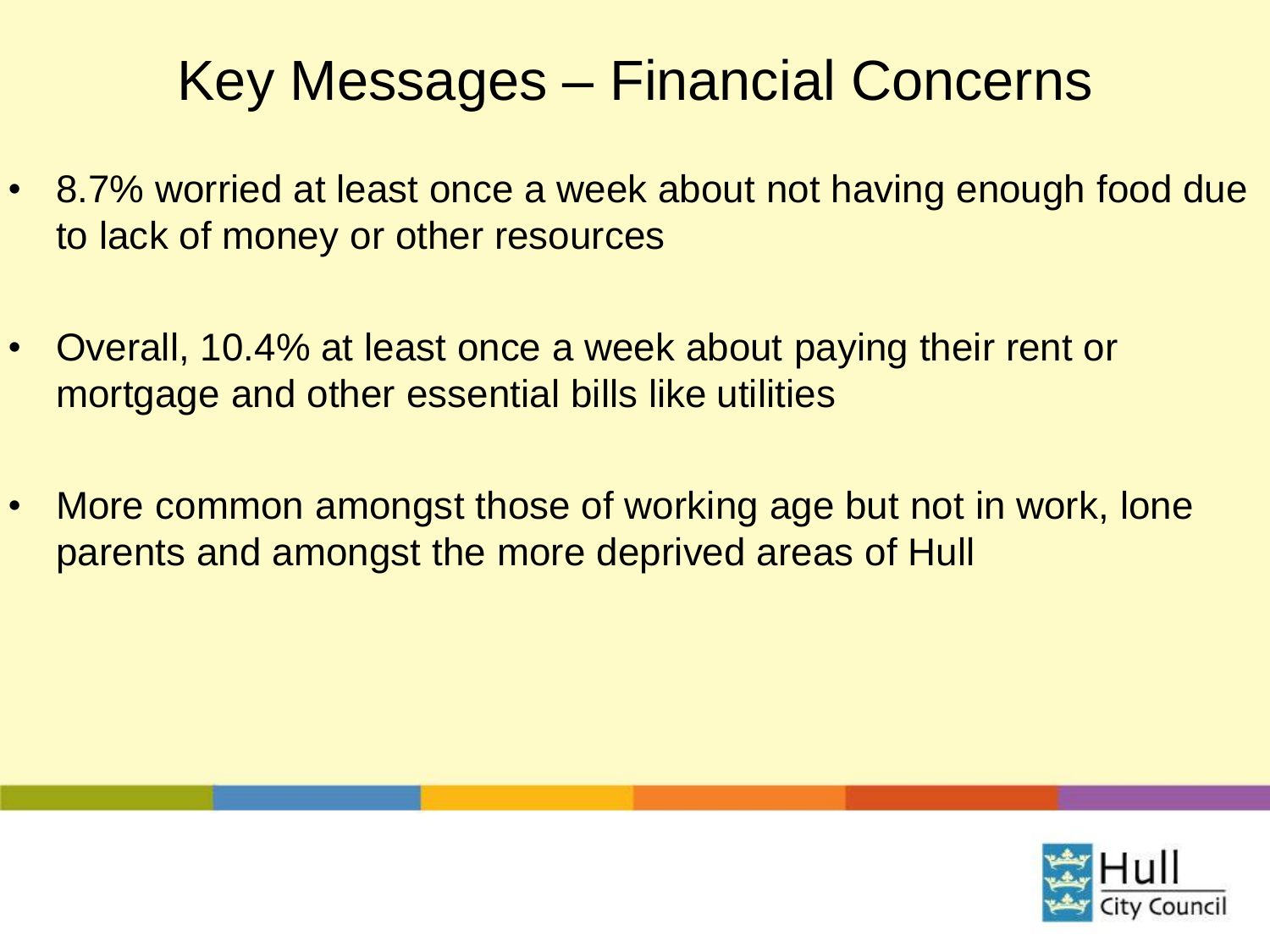### Key Messages – Problem Gambling

- Emerging public health issue and current focus of a broader Needs Assessment
- Limited local data available to understand the need
- Overall 1% of respondents had lied, felt the need to bet increasing sums of money and/or bet more than affordable in the past year on a weekly basis; 4% had done so at some point in the past year

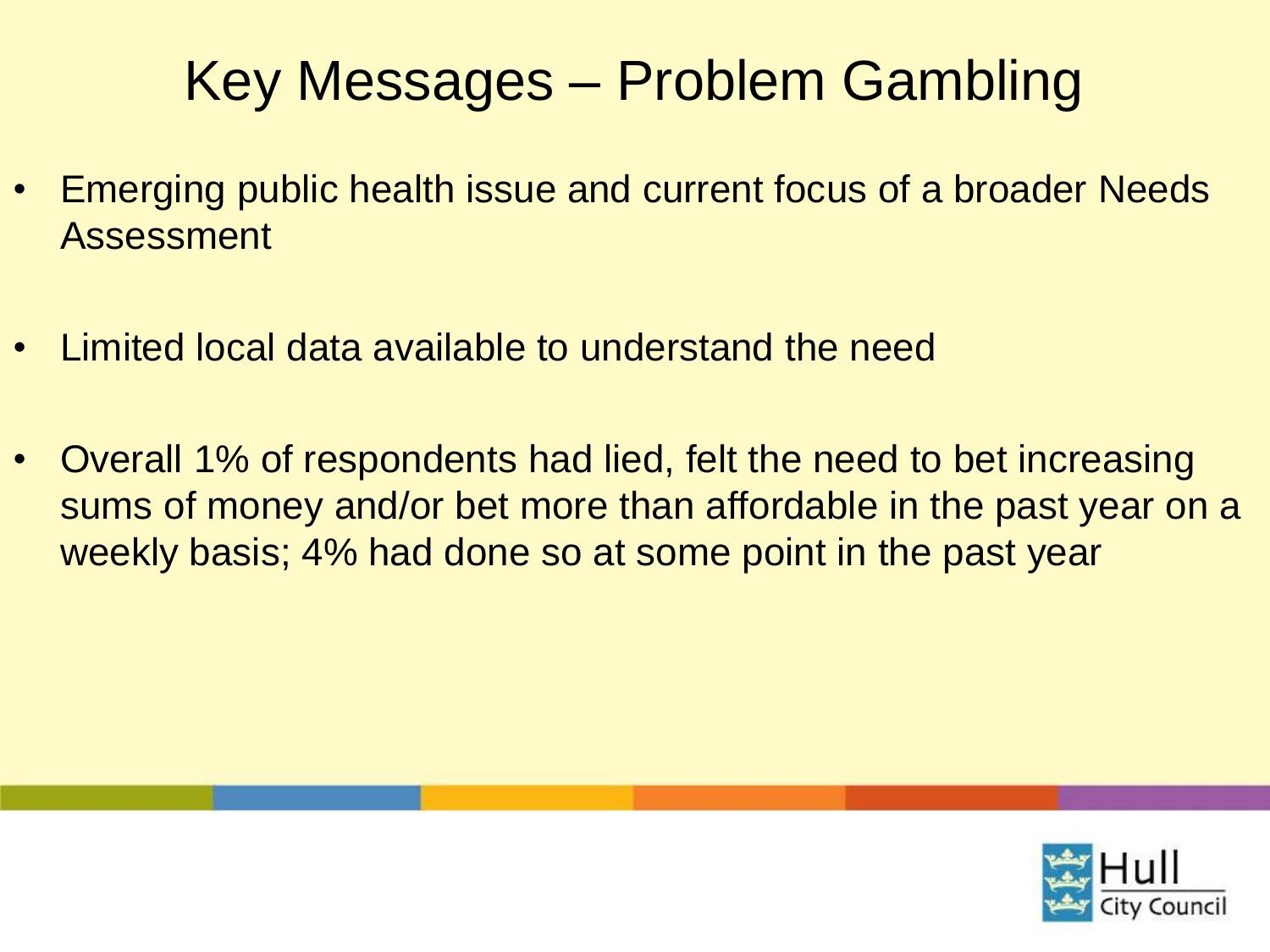### Estimated Numbers In Hull



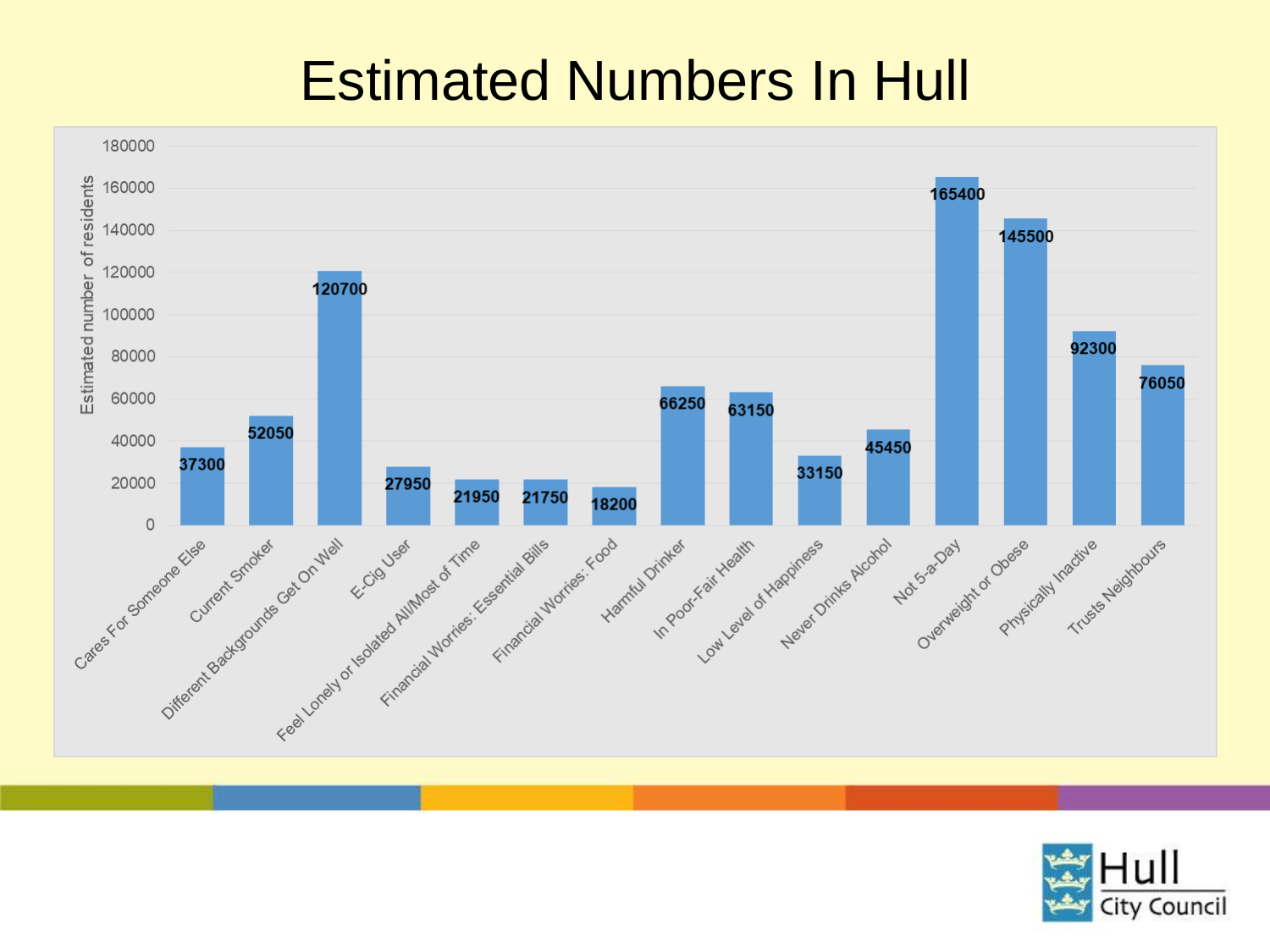### **Outputs**

- Presentations (eg this one) to Council & partner organisations
- Summary reports (2-3 pages) per theme & in-depth reports
- Dissemination via internal comms
- Integration of findings into updated Joint Strategic Needs Assessment (JSNA) reports on forthcoming new JSNA website
- Inform forthcoming key Public Health projects inc. Fairness Commission & H&WBB Strategy refresh